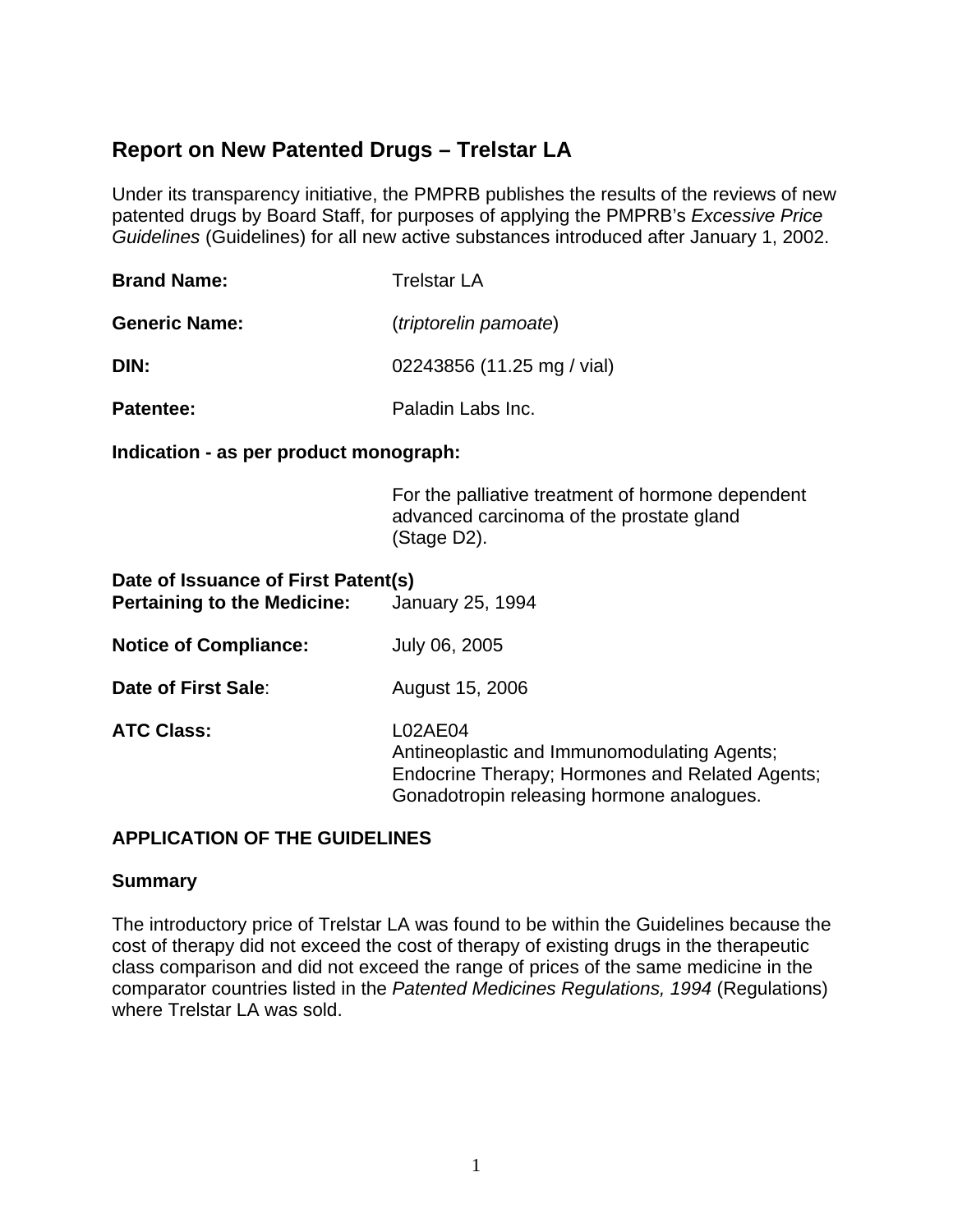# **Scientific Review**

Trelstar LA is a new active substance and the PMPRB's Human Drug Advisory Panel (HDAP) recommended that Trelstar LA be classified as a category 3 new medicine (provides moderate, little or no therapeutic over comparable medicines).

The Therapeutic Class Comparison (TCC) test of the Guidelines provides that the price of a category 3 new drug product cannot exceed the prices of other drugs that treat the same disease or condition. Comparators are generally selected from among existing drug products in the same 4th level of the World Health Organization (WHO) Anatomical Therapeutic Chemical (ATC) System that are clinically equivalent in addressing the approved indication. See the PMPRB's *Compendium of Guidelines, Policies and Procedures* for a more complete description of the Guidelines and the policies on TCCs.

The HDAP recommended Eligard PSF (*leuprolide acetate*), Lupron Depot PFS (*leuprolide acetate*), Suprefact (*buserelin acetate*), Zoladex (*goserelin acetate*), and Zoladex LA (*goserelin acetate*) as the most appropriate comparators to Trelstar LA (triptorelin pamoate). All these medications share the same  $4<sup>th</sup>$  level ATC class, are indicated for the treatment of advanced cancer of the prostate and are considered clinically equivalent for this indication.

The Guidelines provide that the dosage recommended for comparison purposes will normally not be higher than the maximum of the usual recommended dosage. The recommended comparable dosage regimens for Trelstar LA and the comparable drug products were based on the respective product monographs and supported by clinical literature.

### **Price Review**

Under the Guidelines, the introductory price of a new category 3 drug product will be presumed to be excessive if it exceeds the price of all of the comparable drug products based on the TCC test, or if it exceeds the prices of the same medicine in the seven countries listed in the Regulations.

The Guidelines also provide that the PMPRB reserves the right to exclude from the TCC test any drug product it has reason to believe is being sold at an excessive price. At the time of this review the price of Eligard 45 mg was under investigation. It was therefore excluded from the TCC test.

The introductory price of Trelstar LA was within the Guidelines as the cost per treatment did not exceed the cost per treatment of the comparator medicines.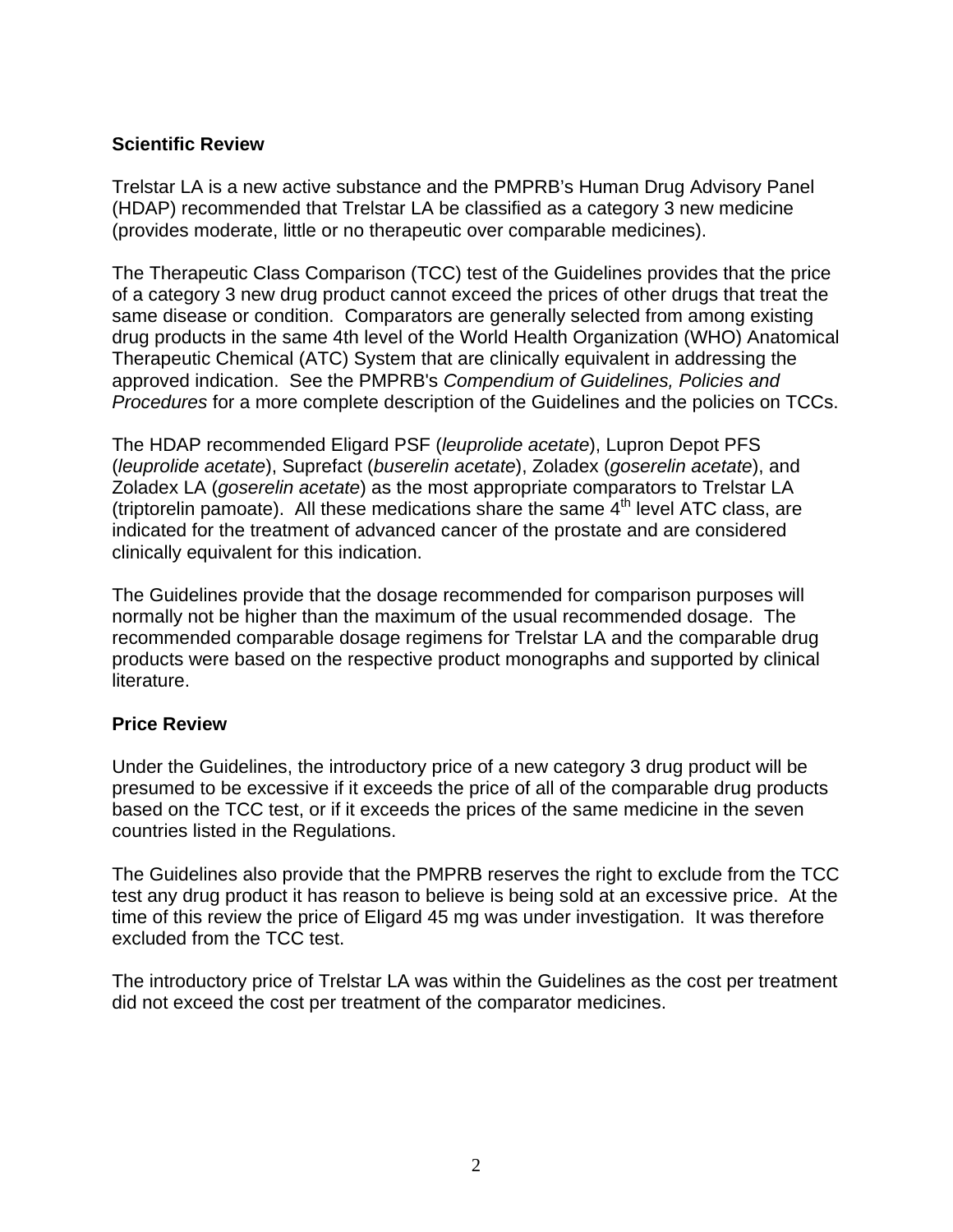| <b>Name</b>             | <b>Strength</b>   | <b>Dosage</b><br>Regimen | <b>Unit Price</b>   | Cost per<br><b>Treatment</b><br>$(12$ months) |
|-------------------------|-------------------|--------------------------|---------------------|-----------------------------------------------|
| <b>Trelstar LA</b>      | 11.25 $mg$        | 4 vials                  | $$891.0000^{(1)}$   | \$3,564.0000                                  |
| <b>Eligard PFS</b>      | $7.5 \text{ mg}$  | 12 vials                 | $$343.5800^{(2)}$   | \$4,122.9600                                  |
| <b>Eligard PFS</b>      | $22.5$ mg         | 4 vials                  | $$891.0000^{(2)}$   | \$3,564.0000                                  |
| <b>Eligard PFS</b>      | $30 \, mg$        | 3 vials                  | $$1,285.2000^{(2)}$ | \$3,855.6000                                  |
| <b>Lupron Depot PFS</b> | $7.5 \text{ mg}$  | 12 vials                 | $$387.9700^{(2)}$   | \$4,655.6400                                  |
| <b>Lupron Depot PFS</b> | $22.5$ mg         | 4 vials                  | $$1,071.0000^{(2)}$ | \$4,284.0000                                  |
| <b>Lupron Depot PFS</b> | $30 \text{ mg}$   | 3 vials                  | $$1,428.0000^{(2)}$ | \$4,284.0000                                  |
| <b>Suprefact Depot</b>  | $6.3$ mg          | 6 vials                  | $$670.0000^{(2)}$   | \$4,020.0000                                  |
| <b>Suprefact Depot</b>  | $9.45$ mg         | 4 vials                  | $$990.0000^{(2)}$   | \$3,960.0000                                  |
| <b>Zoladex</b>          | 3.6 <sub>mg</sub> | 13 vials                 | $$381.7500^{(2)}$   | \$4,962.7500                                  |
| Zoladex LA              | $10.8$ mg         | 4 vials                  | $$1,087.9800^{(2)}$ | \$4,351.9200                                  |

## **Introductory Period (August to December 2006)**

#### **Sources:**

(1) Publicly available price as per the Regulations

(2) For all comparators, Ontario Drug Benefit Formulary, June 2006.

In 2006, Trelstar LA was being sold in one of the seven countries listed in the Regulations, namely the United States. In compliance with the Guidelines, the Canadian price was not the highest price.

*Where comparators and dosage regimens are referred to in the Summary Reports, they have been selected by the HDAP for the purpose of carrying out the PMPRB's regulatory mandate, which is to review the prices of patented medicines sold in Canada to ensure that such prices are not excessive. The publication of these reports is also part of the PMPRB's commitment to make its price review process more transparent.* 

*The information contained in the PMPRB's Summary Reports should not be relied upon for any purpose other than its stated purpose and is not to be interpreted as an endorsement, recommendation or approval of any drug nor is it intended to be relied upon as a substitute for seeking appropriate advice from a qualified health care practitioner.*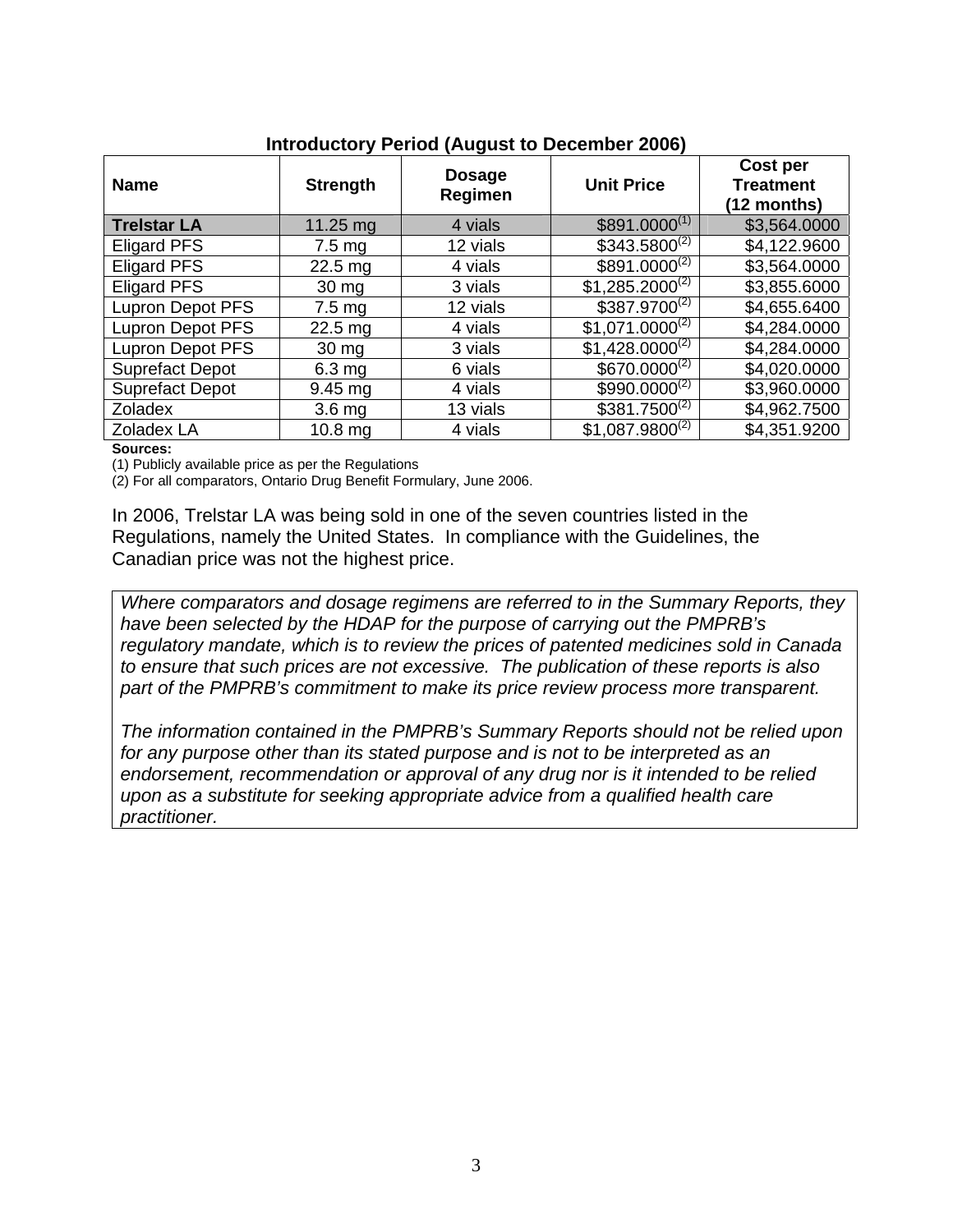# **References – Trelstar LA**

- 1. Aus G, Abbou CC, Bolla M, *et al*. EAU guidelines on prostate cancer. Eur Urol 2005;48:546-51.
- 2. BC Cancer Agency. Systemic management of prostate cancer. http://www.bccancer.bc.ca/HPI/CancerManagementGuidelines/Genitourinary/Pr ostate/Management/SystemicManagementofProstateCancer/MedicalCastration .htm (accessed November 20, 2006)
- 3. Bouchot O, Soret JY, Jacqmin D, *et al*. Three-month sustained-release form of triptorelin in patients with advanced prostatic adenocarcinoma: results of an open pharmacodynamic and pharmacokinetic multicenter study. Horm Res 1998;50:89-93.
- 4. Canadian Cancer Society, Public Health Agency of Canada, and Statistics Canada. Canadian Cancer Statistics 2005. http://www.ncic.cancer.ca/vgn/images/portal/cit\_86751114/60/42/393678947nci c\_2005stats\_en.pdf (accessed November 14, 2006).
- 5. Cancer Care Ontario Genitourinary Disease Site Group. Maximal androgen blockade for the treatment of metastatic prostate cancer. Practice guideline report # 3-1. February 5, 2003.
- 6. ESMO Guideline Task Force. ESMO minimum clinical recommendations for diagnosis, treatment and follow-up of prostate cancer. Ann Oncol 2005;16 (suppl 1):i34-6.
- 7. Loblaw DA, Mendelson DS, Talcott JA, *et al*. American Society of Clinical Oncology recommendations for the initial hormonal management of androgensensitive metastatic, recurrent, or progressive prostate cancer. J Clin Oncol 2004;22:2927-41.
- 8. Minkov NK, Zozikov BI, Yaneva Z, *et al*. A phase II trial with new triptorelin sustained release formulations in prostatic carcinoma. Int Urol Nephrol 2001;33:379-83.
- 9. National Comprehensive Cancer Network. Prostate Cancer. V.2.2005.
- 10. Product Monograph of Anandron. CPS electronic version 2005.
- 11. Product Monograph of Androcur. CPS electronic version 2005.
- 12. Product Monograph of Casodex. CPS electronic version 2005.
- 13. Product Monograph of Eligard. CPS electronic version 2005.